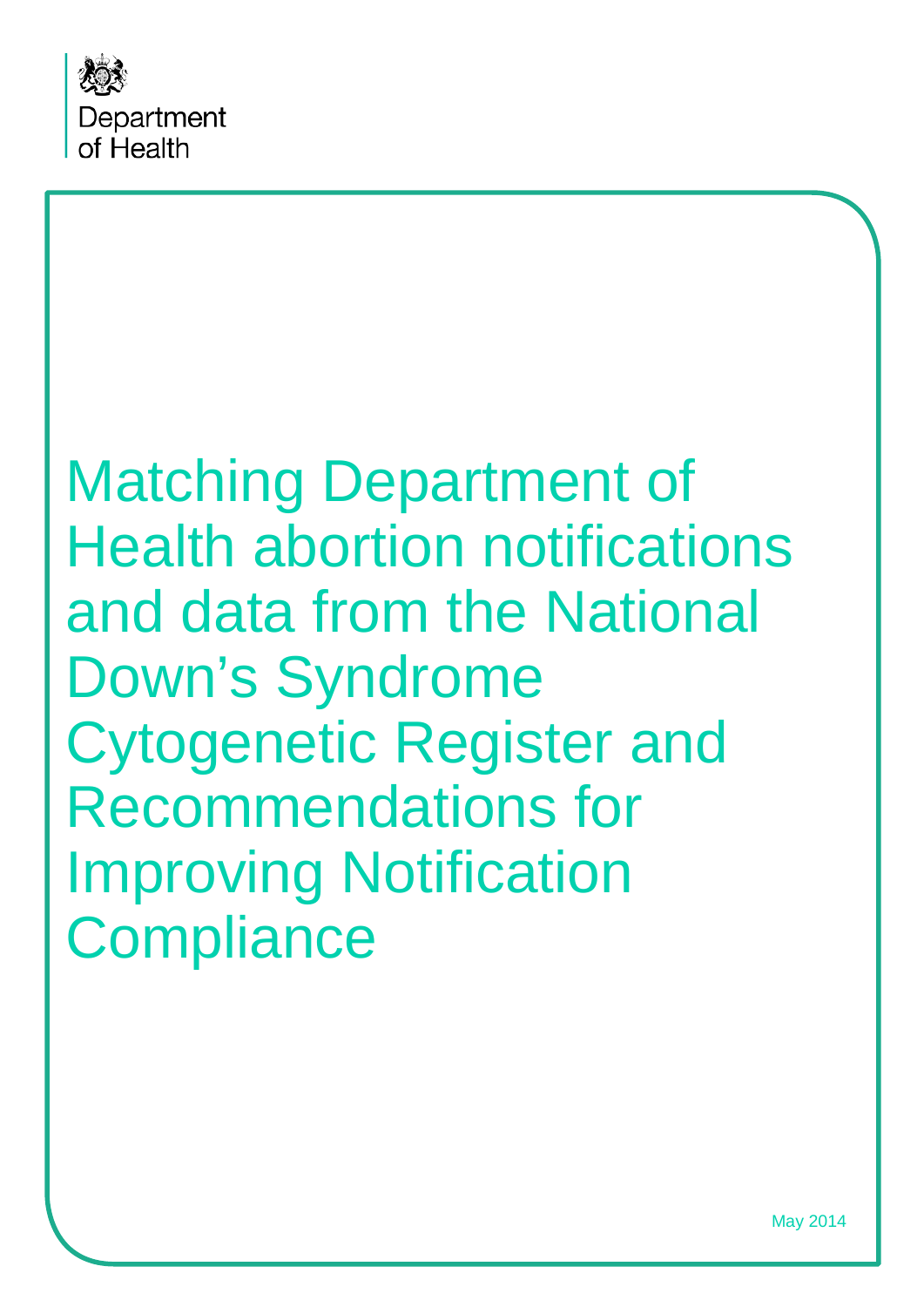#### **Title**:

Matching Department of Health abortion notifications and data from the National Down's Syndrome Cytogenetic Register and Recommendations for Improving Notification Compliance

#### **Author: Department of Health Sexual Health Policy Team and Analytical Team**

#### **Document Purpose:**

**Statistics** 

#### **Publication date:**

May 2014

**Target audience:**

**Contact details: Sexual Health Policy Team Richmond House London SW1A 2NS**

You may re-use the text of this document (not including logos) free of charge in any format or medium, under the terms of the Open Government Licence. To view this licence, visit [www.nationalarchives.gov.uk/doc/open-government-licence/](http://www.nationalarchives.gov.uk/doc/open-government-licence/)

© Crown copyright

Published to gov.uk, in PDF format only.

[www.gov.uk/dh](http://www.gov.uk/dh)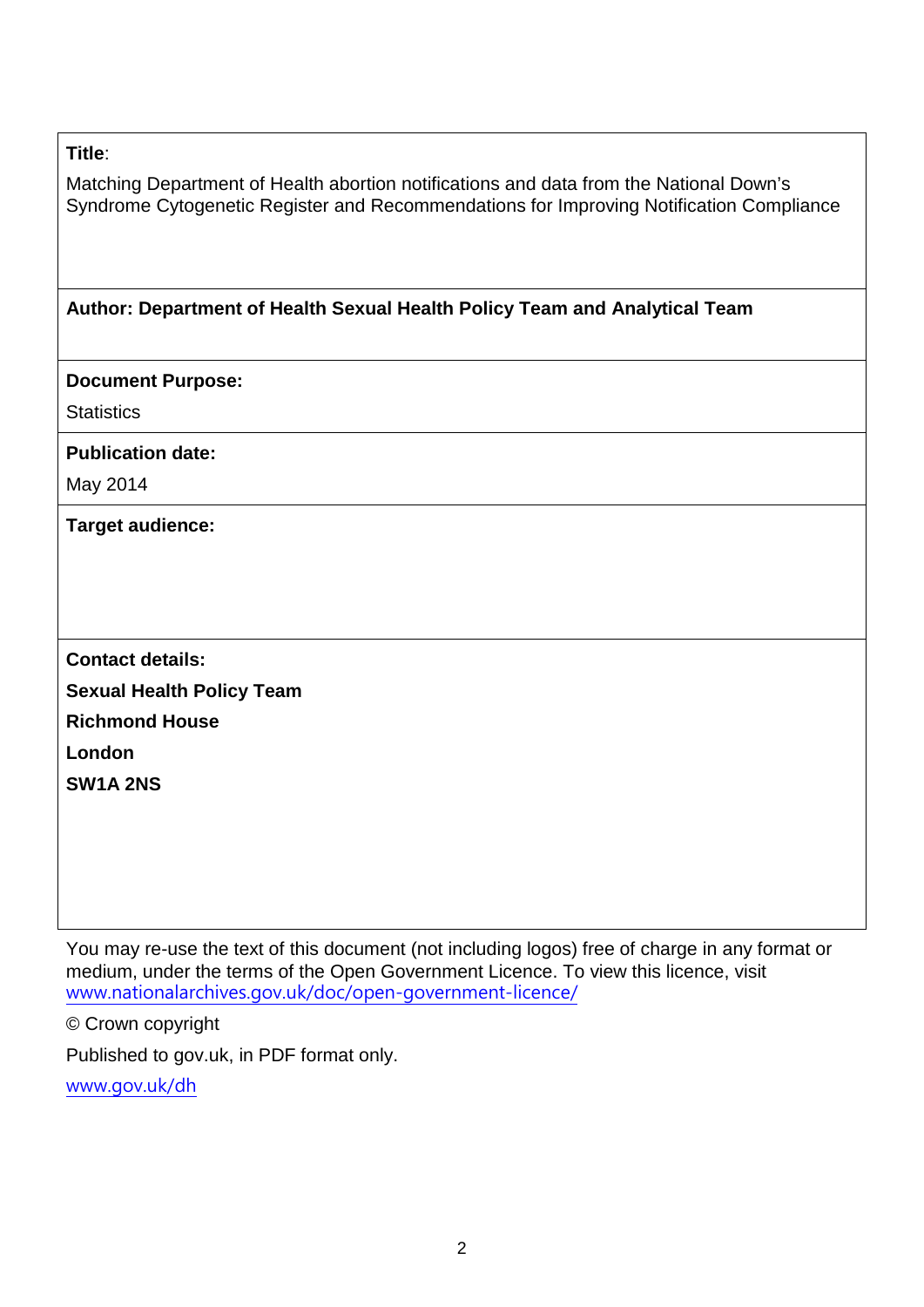Matching Department of Health abortion notifications and data from the National Down's Syndrome Cytogenetic Register and Recommendations for Improving Notification **Compliance** 

Prepared by:

**Department of Health, Sexual Health Team and Analytical team, May 2014**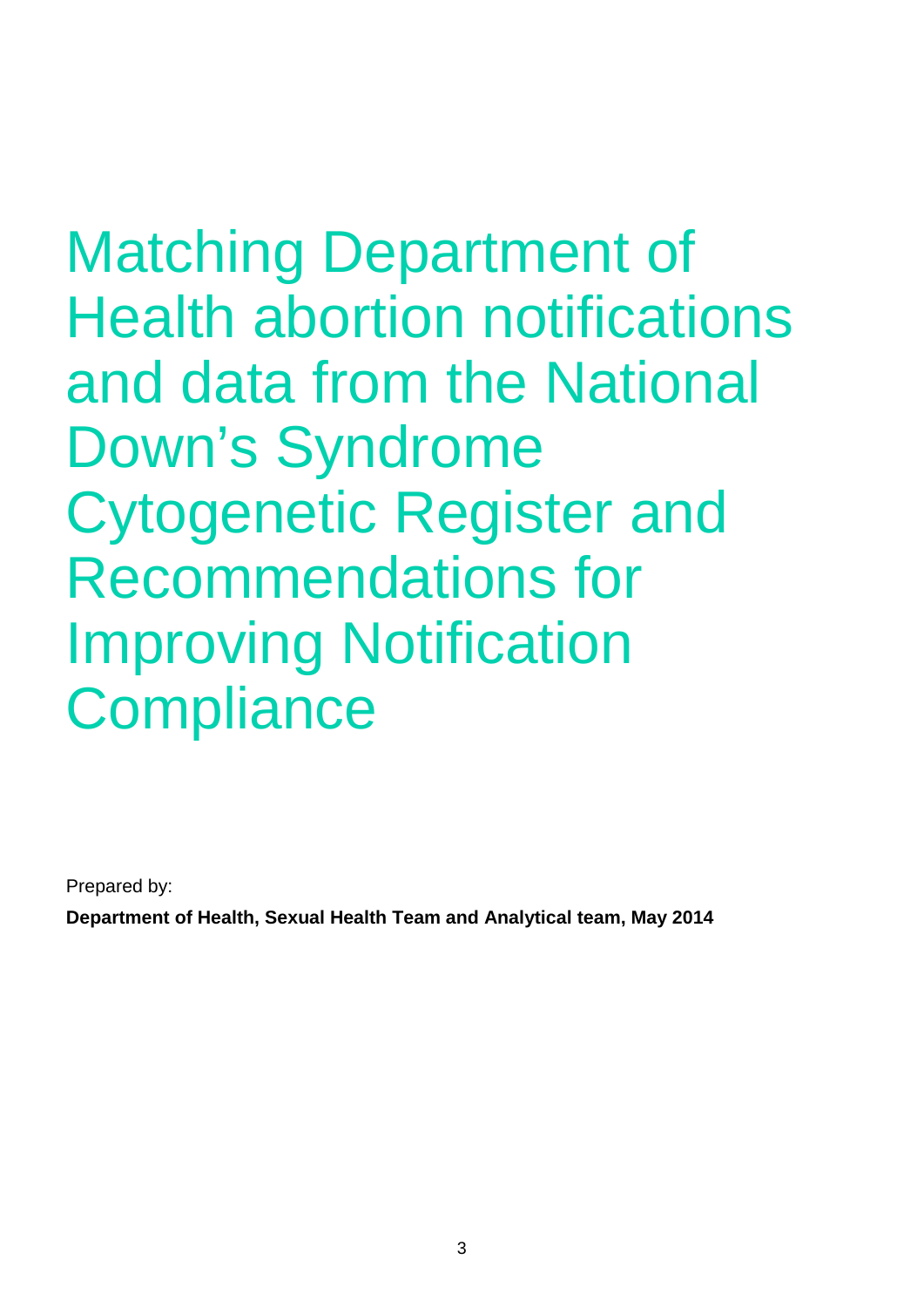### **Contents**

| Royal College of Obstetricians and Gynaecologists Commissioned Work 10 |  |
|------------------------------------------------------------------------|--|
|                                                                        |  |
|                                                                        |  |
|                                                                        |  |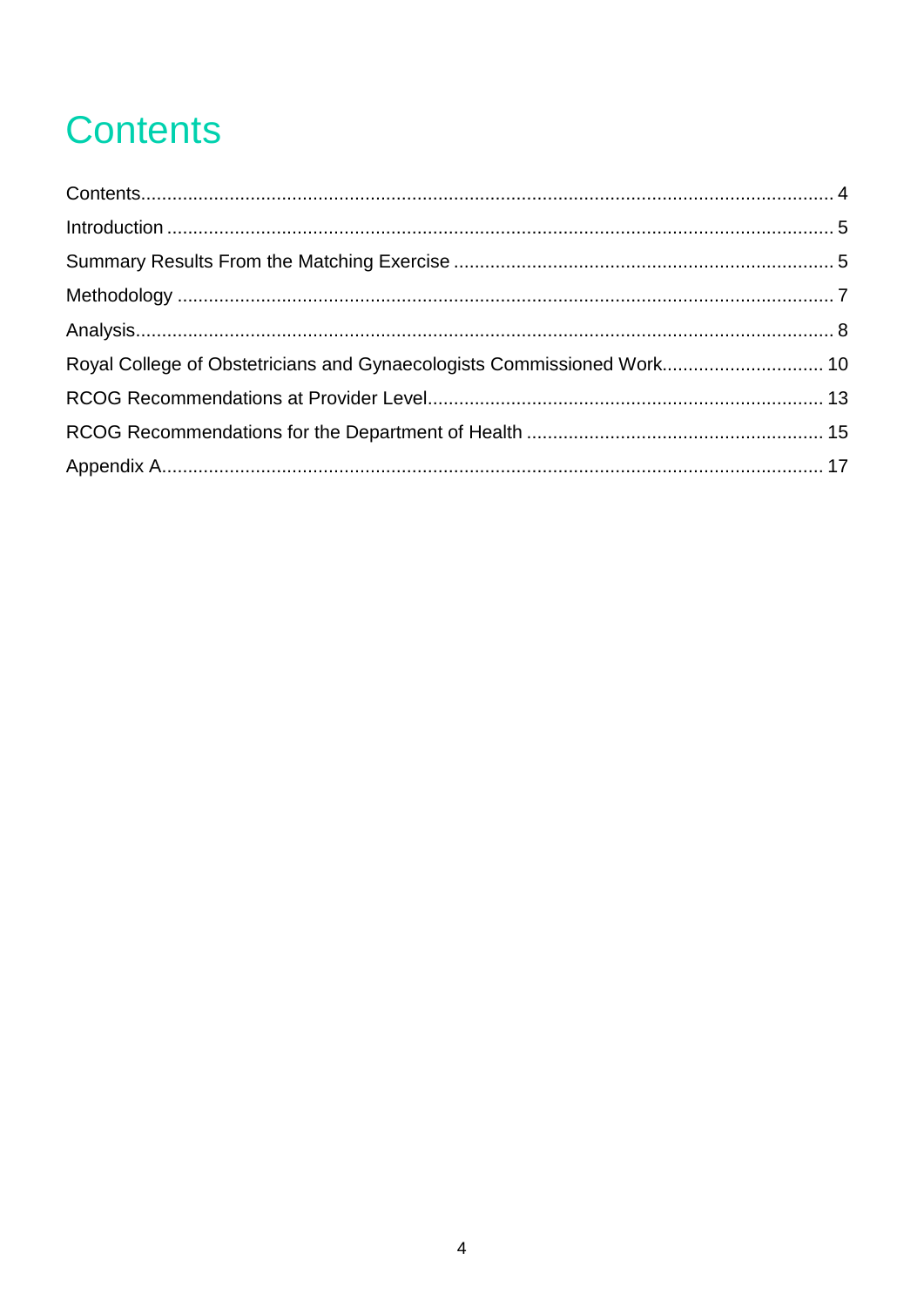### **Introduction**

Under the Abortion Act 1967, an HSA4 form must be completed by the doctor undertaking the termination of pregnancy including those undertaken on the grounds that " there is a substantial risk that if the child were born it would suffer from such physical or mental abnormalities as to be seriously handicapped (section 1(1)(d) (TOPFA). The completed HSA4 form must be sent to the Chief Medical Officer (CMO) within 14 days of the abortion taking place. In addition, all cytogenetic laboratories in England and Wales collaborate with the National Down's Syndrome Cytogenic Register (NDSCR) and provide a notification of all prenatal and postnatal diagnoses of Down's, Edwards and Patau syndromes. Clinicians involved in the diagnosis of these syndromes are asked to complete and send a form to the NDSCR, and to forward a copy to the local screening coordinator.

A matching exercise using data from 2011 notifications submitted to the Department of Health (DH) for ground E abortions related to Down's syndrome found them to be lower than those recorded by the National Down's Syndrome Cytogenetic Register (NDSCR). Down's syndrome is the only anomaly for which there is a national register and therefore the only anomaly for which data matching can be carried out. This project aims to replicate the study using 2012 data with the addition of method of diagnosis field for DH records.

In addition, DH commissioned the Royal College of Obstetricians and Gynaecologists (RCOG) to undertake a thorough review of TOPFA reporting through HSA4 forms. The RCOG undertook a fact-finding exercise visiting a representative sample of provider units with the aim to understand local practices in relation to statutory compliance and the reasons for the disparity in case ascertainment. RCOG investigators also sought to identify areas of best practice and ways to improve the process to ensure maximum notification. RCOG is grateful for the full cooperation of all the sample units, allowing investigators to undertake a thorough examination into the causes of this disparity.

DH is very grateful to the RCOG for undertaking this high quality and thorough piece of work. We thank the RCOG for their recommendations and will work with them and others in implementing them to improve compliance, where possible.

### Summary Results From the Matching Exercise

NDSCR includes 994 records stated as involving a termination of pregnancy for residents of England and Wales in 2012. A match exists in the 2012 DH abortion notifications dataset for 496 of those. That leaves 498 not in the DH dataset, of which 11 are for abortions of 24 weeks and over.

Of the 184 records in the NDSCR dataset with a pregnancy outcome of 'not known', 61 are in the DH dataset. There was also one live birth in the NDSCR dataset with a matching record in the DH dataset.

The total number of matched records was therefore 557. That includes 81 abortions that did not contribute to the DH published figure of 570 for all abortions carried out under Ground E where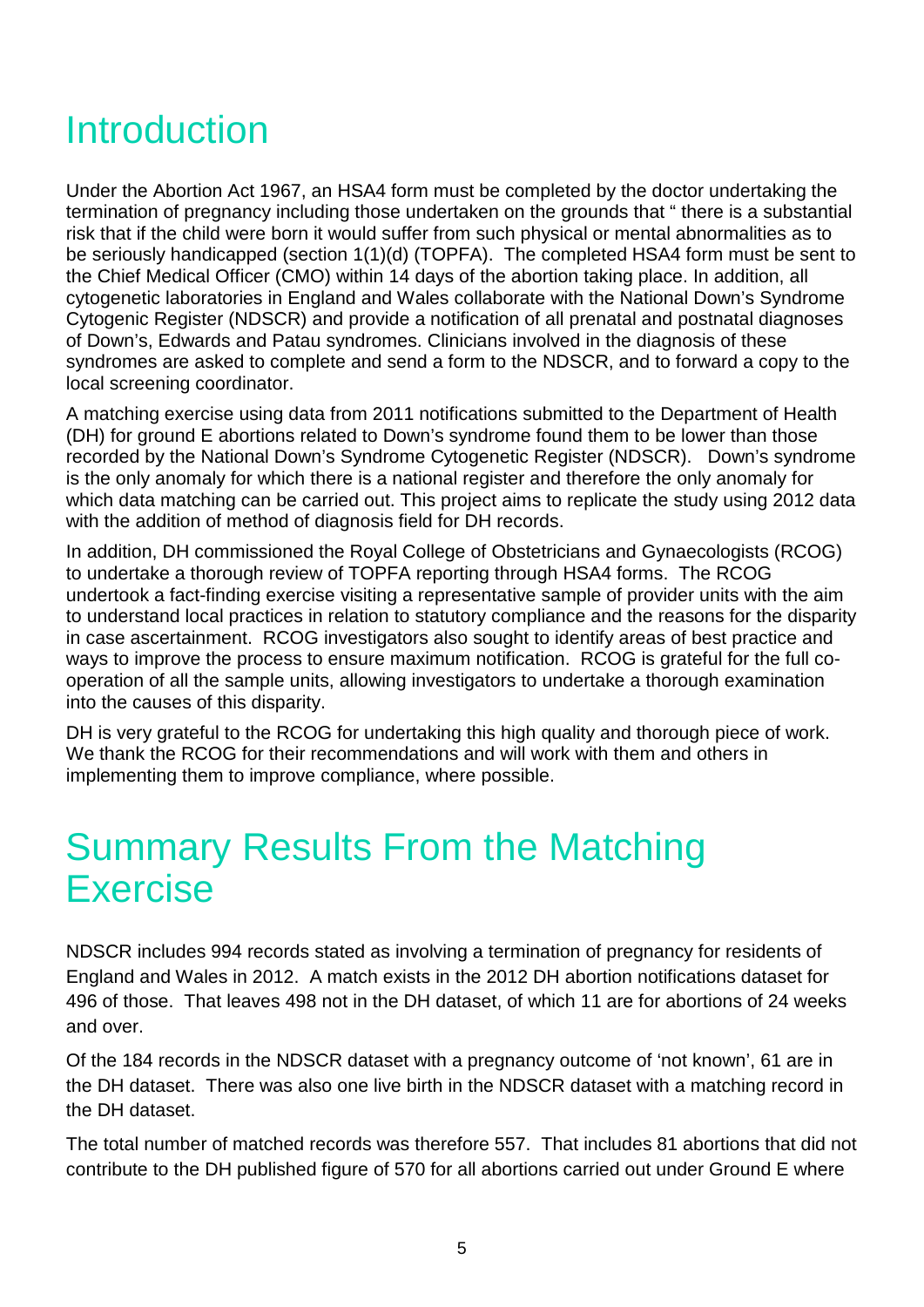there was a mention of Down's. These were 5 late notifications, 47 recorded as ground C and 29 recorded as ground E but with no mention of Down's syndrome.

A total of 93 records in the DH abortion notifications dataset did not have a matching record in the NDSCR. 55 of these were Down's confirmed by either CVS or Amniocentesis and 38 were unconfirmed. Method of diagnosis was added to the analysis of 2012 data.

This follow up exercise shows only slight improvement in data quality since the previous year. For the 2011 matching, a match existed for 410 out of 937 NDSCR records, resulting in 527 not in the DH dataset  $-13$  of which were for 24 weeks and over.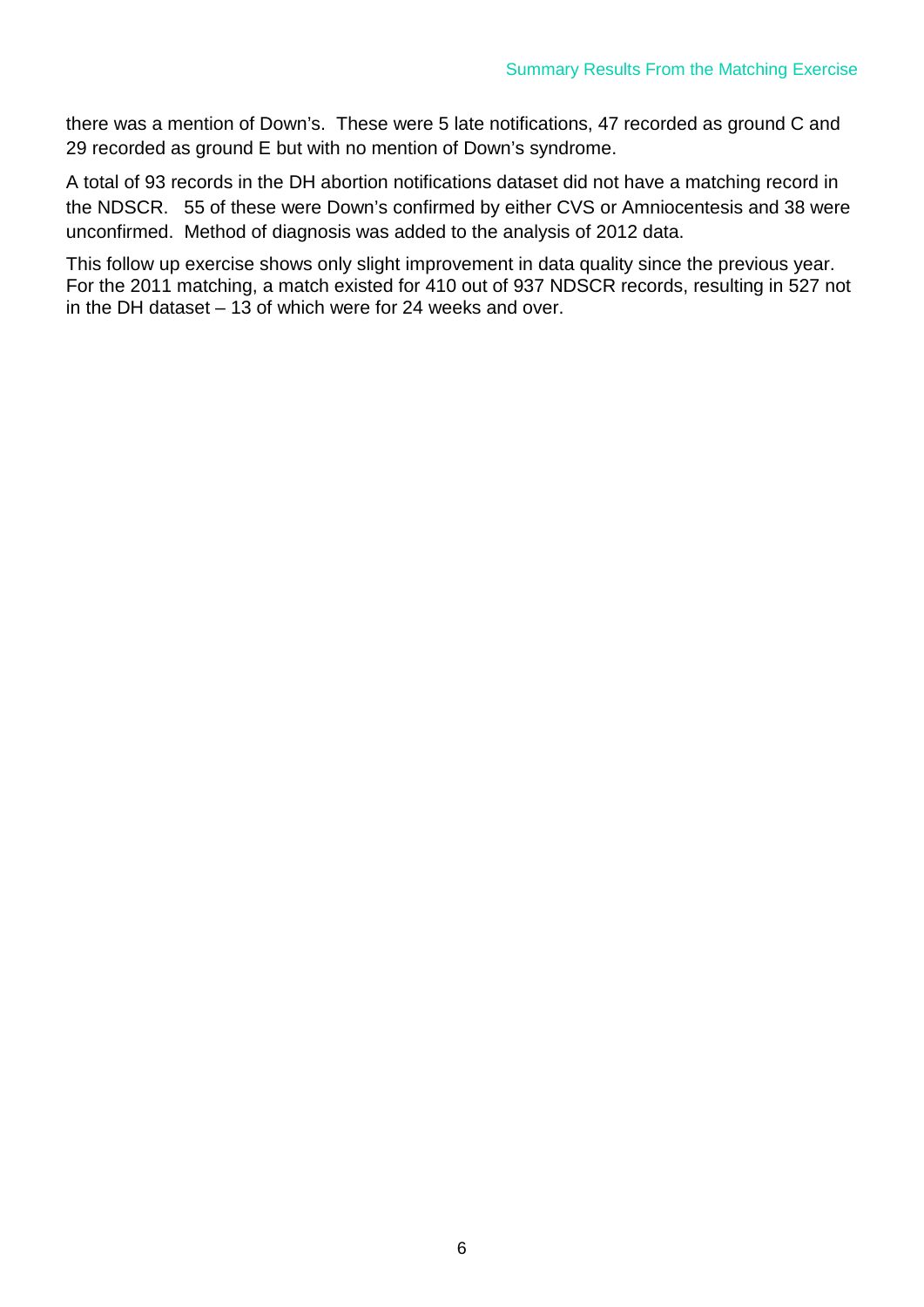## **Methodology**

#### **Data Used – DH**

DH data used in the matching exercise consisted of 185,550 complete abortion records for residents of England and Wales from:

- the 2012 frozen dataset for England and Wales (185,122 records)
- late received 2012 records not included in the frozen dataset (428 records)

#### **Data Used - NDSCR**

The National Down's Syndrome Cytogenetic Register (NDSCR) data consisted of 2,015 records and included all prenatal Down's syndrome diagnoses for January – December 2012 together with a pregnancy outcome of either: termination of pregnancy (TOP), miscarriage, live birth, stillbirth or pregnancy outcome 'not known'. 10% of the 2,015 records had missing information, but the majority could still be used in the matching.

#### **Matching Methods**

The DH and NDSCR datasets outlined above were compared to find data relating to the same abortion in both datasets: a 'match' is therefore two records, one from the DH dataset and one from the NDSCR dataset. The two records were said to match if there was:

- An exact postcode and exact date of birth match plus gestation  $+/- 2$  weeks.
- A part postcode and exact date of birth match plus gestation  $+/- 2$  weeks and date of termination match +/- 1 week. A 'part postcode' match is one that differs only in the last two letters or in the case of a 'part-complete postcode' (e.g. SE11) in the NDSCR dataset, the last 3 characters.
- An exact postcode and 'part date of birth' match plus gestation  $+/- 2$  weeks and date of termination match +/- 1 week. A 'part date of birth' is defined as differing only in one digit of a date. e.g. 10/07/1969 and 10/01/1969 or 10/07/1968 would be counted as a match but 10/07/1969 and 10/01/1968 would not be counted as a match.
- Fuzzy matching, i.e. matching a partly different postcode to a complete date of birth or a partly different date of birth to complete postcode, was used to maximise matching where there may have been slight errors in recording the information at both DH and NDSCR. For example - for a postcode such as SE123AB, matches were sought where any one of the characters was different and where both the last letters were different, eg SE12\$AB or \$E123AB or S\$123AB for one different character and SE123\$\$ for differing two letters at the end. For a date of birth such as 12/03/1995, matches were sought where any one of the numbers was different, e.g. 12/0/1995 or 12/03/199\$ or 1\$/03/1995.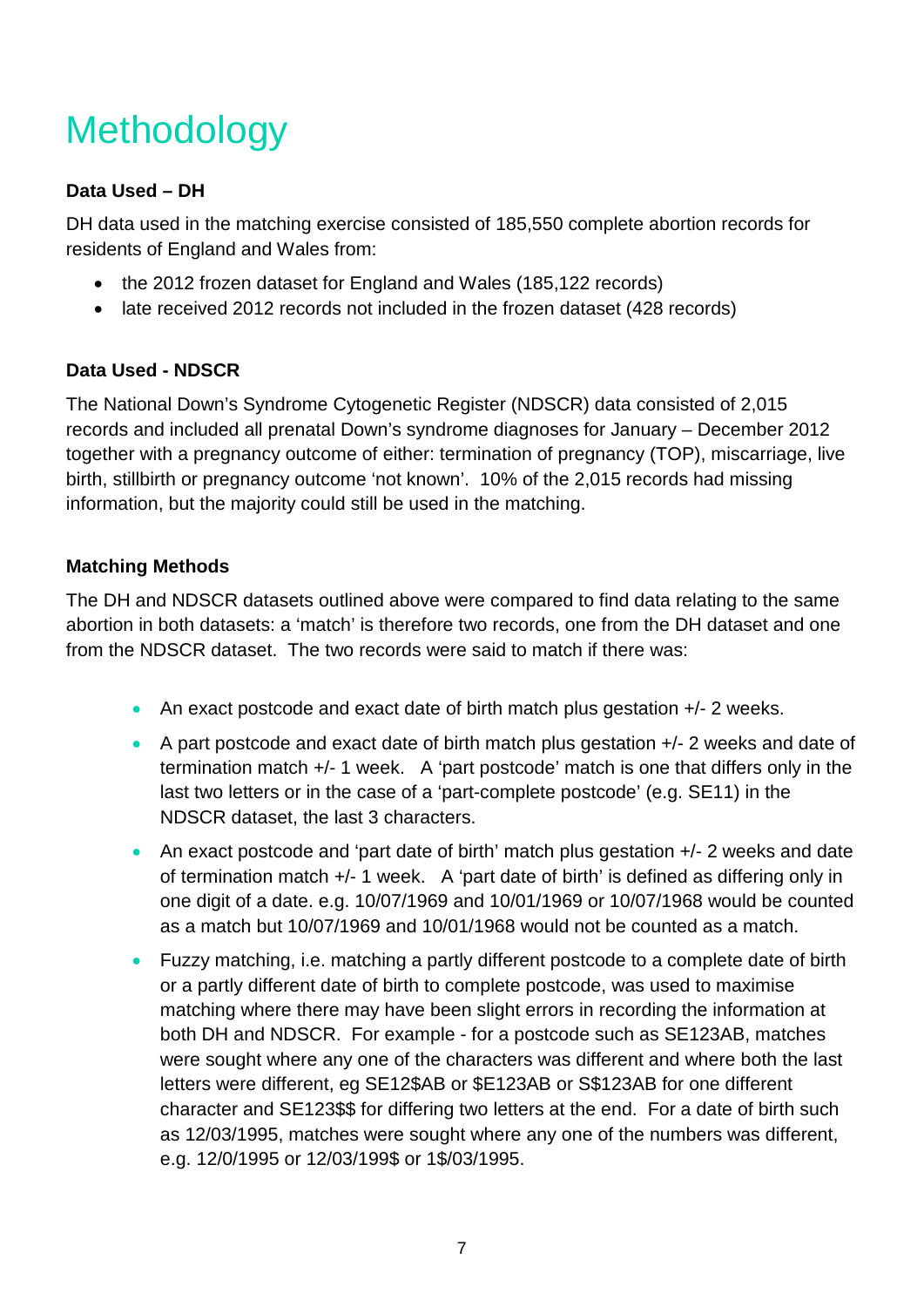### Analysis

Of the 994 TOPs in the NDSCR dataset, DH had an HSA4 form for 496, leaving 498 for which a match was not found in the DH dataset. 11 of these unmatched records are for abortions of 24 weeks and over. See Appendix A for a breakdown by region and gestation for these additional 498 NDSCR records.

A possible explanation for some of the unmatched cases might be that some doctors completing an official Down's syndrome Register form to record the TOP think they do not need to complete an HSA4. It is also possible that some women may not be giving their correct postcode at abortion clinics.

Of the 184 records in the NDSCR dataset with a pregnancy outcome of 'not known', 61 are in the DH dataset. It is likely that most or all of the remaining 123 led to a live birth, still birth or miscarriage.

The total number of matched records was therefore 557. That includes 81 abortions that did not contribute to the DH published figure of 570 for all abortions carried out under Ground E where there was a mention of Down's. These were 5 late notifications, 47 recorded as ground C and 29 recorded as ground E but with no mention of Down's syndrome.

A total of 93 records in the DH abortion notifications dataset did not have a matching record in the NDSCR. 55 of these were Down's confirmed by either CVS or Amniocentesis and 38 were unconfirmed. Method of diagnosis was added to the analysis of 2012 data.

This follow up exercise shows only slight improvement in data quality since 2011.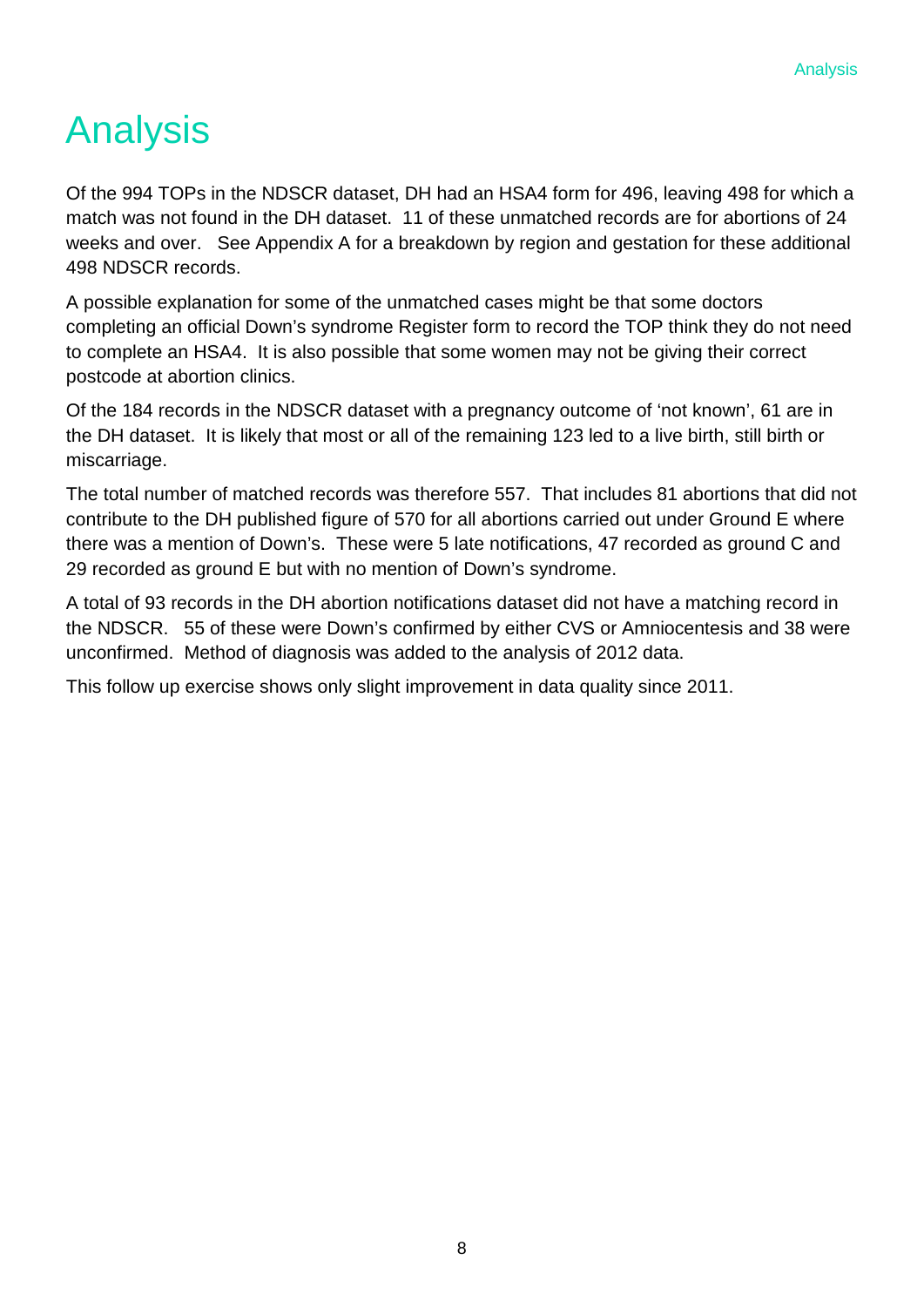

#### Diagram 1 Matched and unmatched records in the DH and NDSCR data sets

A breakdown of 47 of the additional Down's syndrome-related abortions (those recorded as grounds other than E) which were found following matching, together with the 498 records found to be missing from the DH dataset, can be found in the appendix. The breakdown by region was an attempt to use the data available to assess whether doctors from particular clinics or hospitals were not submitting forms or submitting forms and choosing grounds other than ground E. The results were inconclusive however, as the missing data was spread across all regions (see appendix A). It would have been preferable to have a breakdown by clinic rather than region of residence but clinic information was not available in the NDSCR dataset. The breakdown by gestation is useful and shows expected results representative of the data as a whole.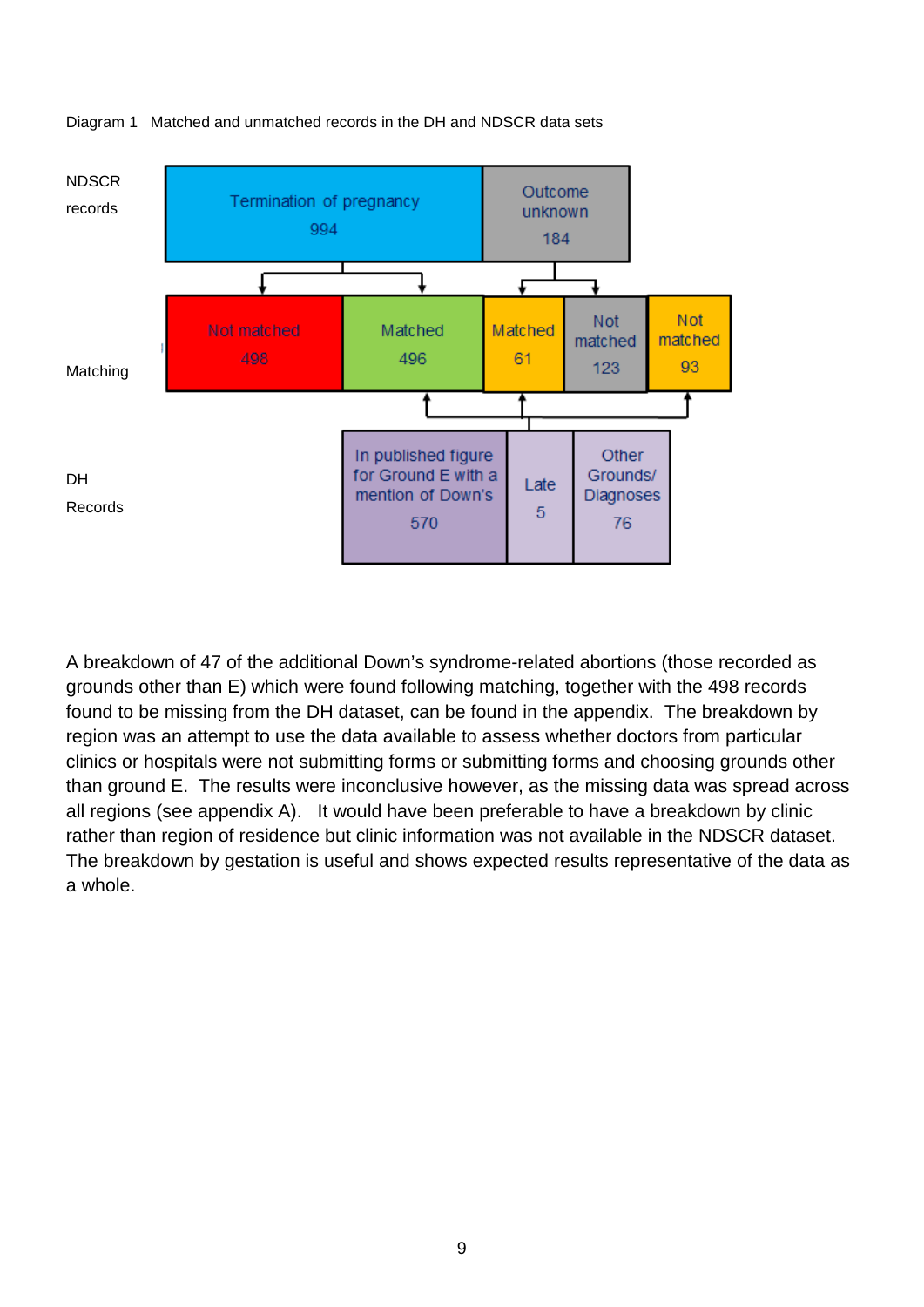### Royal College of Obstetricians and Gynaecologists Commissioned Work

In addition to the above work, DH commissioned the Royal College of Obstetricians and Gynaecologists (RCOG) to undertake a thorough review of TOPFA reporting through HSA4 forms. The RCOG undertook a fact-finding exercise visiting a representative sample of provider units with the aim to understand local practices in relation to statutory compliance and the reasons for the disparity in case ascertainment. RCOG investigators also sought to identify areas of best practice and ways to improve the process to ensure maximum notification. RCOG is grateful for the full co-operation of all the sample units, allowing investigators to undertake a thorough examination into the causes of this disparity. RCOG has made no attempt to evaluate the relative contribution of different causes.

#### **Terms of reference**

- 1. To assess the likely reasons for the apparent discrepancy between the reporting of fetal abnormality abortions to congenital abnormality registers (CARs) and to the Chief Medical Officer (CMO), as required under the Abortion Act.
- 2. To suggest ways to improve the reporting of fetal abnormality abortions.

#### **Study**

Many organisations had reviewed their processes after the CMO letter of February 2012 and could demonstrate that HSA1 forms were completed appropriately, but only some units had extended the process to manage a failsafe for the HSA4 forms.

Since HSA1 forms are retained in the hospital notes, it is easy to audit compliance. However, the process for the HSA4 form is more complicated, as the form is sent to the DH without any way of confirming receipt. Most of the healthcare organisations visited were grateful that the issues related to statutory notification had been drawn to their attention by the RCOG. As a result, several hospitals commenced in-depth audits of their HSA4 processes, and developed action plans to change and improve their documentation and notification procedures.

Different processes were observed in each unit visited. It must be emphasised that the local variations encountered had developed in response to local organisation, staffing, skills and capacity.

It became apparent during the visits that there is no consistent or accepted way to organise notification of TOPFA under Ground E. Units developed their own reporting systems. Whilst the statutory responsibility for returning Form HSA4 rests with the doctor who terminates the pregnancy, it is not always clear who this (if it is the Fetal Medical Centre or the referring District General Hospital (DGH)).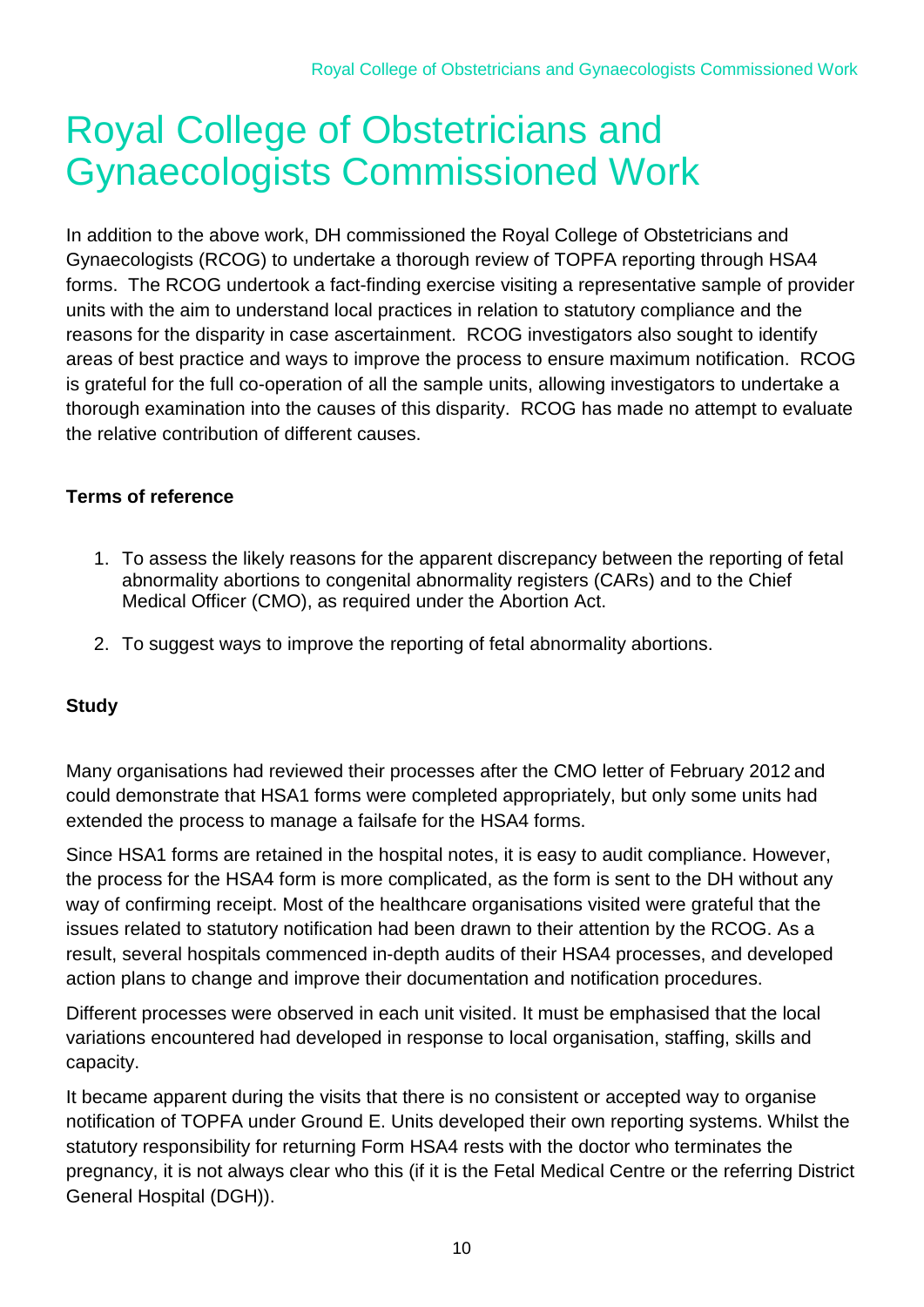In none of the units visited was there any evidence or impression that there was wilful failure to comply with the law, but rather a lack of understanding of the statutory requirements, which in turn produced a lack of organisation and accountability.

The majority of units would welcome some guidance and help in developing a secure, workable and failsafe system to ensure accurate reporting.

#### **Summary of the findings of the reasons for the under-reporting through HSA4 forms**

There are a number of possible reasons why the number of cases reported appear to be so different. The review has not attempted to apportion the relative significance of the different possible explanations.

- 1. The discrepancy between NDSCR and DH figures on TOP for chromosomal abnormalities is explained by the high case ascertainment rate achieved by the NDSCR through a rigorous and robust reporting system. No similar process has been developed for the HSA4 forms for TOPFA.
- 2. In cases where the termination takes place before 24 weeks the doctor may lawfully be faced with a choice, if it is believed that termination on Grounds C and E are both justified – however this has been considered in the data matching exercise.
- 3. Some of the patients who are referred to in paragraph 2 above may refer themselves to a private abortion clinic and seek termination under Ground C –again this was considered during the cross matching exercise.
- 4. Some cases may not be reported on Form HSA4 because the statutory obligation is imposed on the doctor who terminates a pregnancy and it is not always clear who this may be or even which hospital is responsible. In these cases the abortifacient medication may be administered at the Fetal Medicine Centre and the patient will then return to the DGH to complete the abortion.
- 5. Some doctors do not appreciate the statutory obligation to complete Form HSA4.
- 6. Where doctors were aware of the HSA4 form, and where they may have fully completed or signed the form, there was sometimes no system or process to ensure that the form was submitted.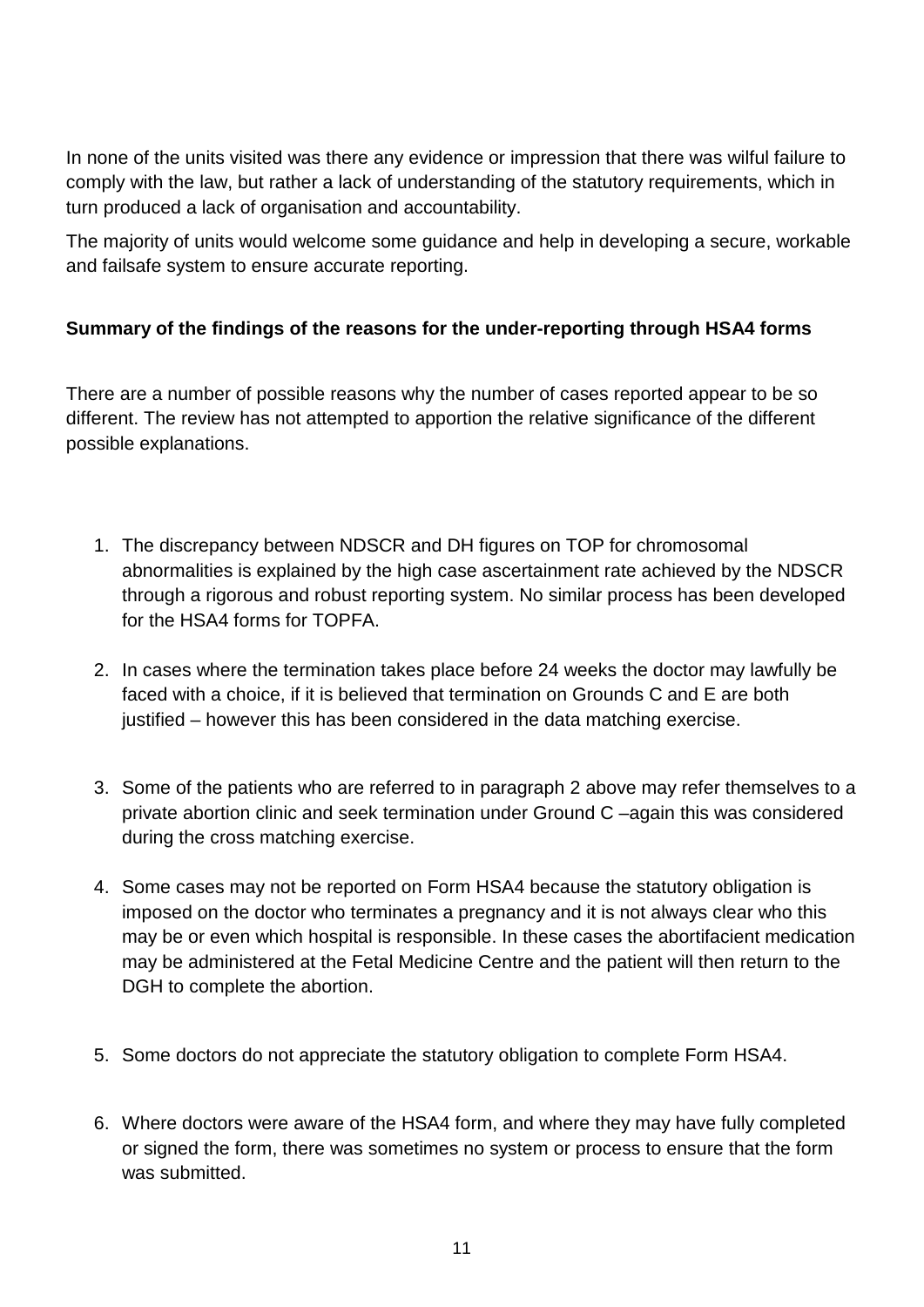- 7. Since the Abortion Act became law, clinical practice has changed and developed. Abortion was initially a gynaecological procedure whereas now, especially with advances in prenatal screening and diagnosis, TOPFA is much more an integral part of maternity and obstetric care. This involves different staff and while there was a 'system' for managing the HSA4 forms in gynaecology departments, this needs to be translated to the maternity environment. Matters relating to the Abortion  $Act<sup>1</sup>$  are not included in the formal midwifery training programmes.
- 8. It was clear that in none of the healthcare organisations visited was there any evidence to suggest that either doctors or midwives were trying to hide or manipulate the figures relating to TOPFA. It is also important to record that there is no doubt that the care of the individual women and families was the overwhelming priority for the clinicians and healthcare workers that were interviewed.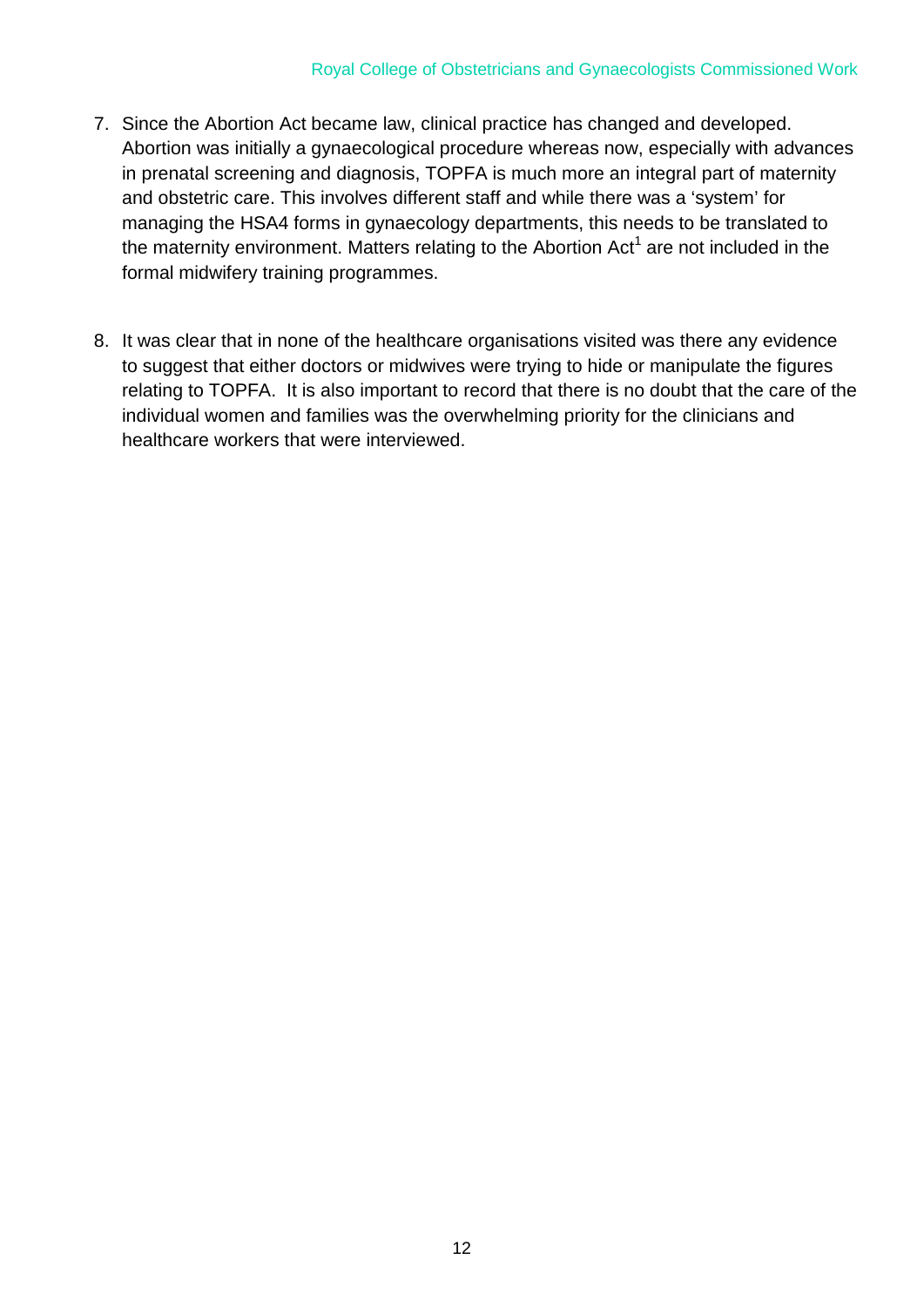## RCOG Recommendations at Provider Level

#### **In the short term**

#### *Leadership*

Every maternity unit should appoint a single person to be responsible for overseeing and ensuring the record-keeping within the service relating to TOPFA, and specifically submission of the HSA4 forms once completed by the practitioner terminating the pregnancy. The statutory responsibility lies with the doctor who performs the termination of pregnancy and it must be clearly identified who this may be. We recommend that in cases were a medication is administered to induce a miscarriage; it should be the doctor who administers that medication, even if the woman may complete the abortion at another centre. This is an oral medication prescribed by a doctor but administered by a midwife.

#### *Networks and care coordination*

Where women are referred to tertiary care, there should be agreed and consistent processes between the central and peripheral units with clear understanding of:

- which doctor is responsible for signing the HSA4 form,
- how the information for completion of the form will be collected, and
- who will be responsible for sending the form to CMO.

These arrangements must be agreed with the doctor/s completing the HSA4 form in units.

#### *Documentation*

All healthcare organisations undertaking TOPFA should be encouraged to develop a single pack containing all the papers needed for the management of the whole care pathway, and the documentation of the TOP procedure from the decision to terminate the pregnancy to the postprocedure follow-up. These packs should include the copy of the HSA1 and the HSA4 forms, and an itemised checklist to include a line to confirm that the HSA4 form has been submitted to the CMO, and the name of the person responsible for doing so.

#### *Data collection*

Every maternity unit should develop a method of collecting and recording outcome data on every pregnancy where a fetal anomaly is suspected and confirmed. It would be logical for this to be done by the person responsible for the service and the HSA4 forms. Ideally, the data would be kept on an electronic database such as ViewPoint or astraia, but few DGHs have these systems. There are good examples of simple Excel spreadsheets and paper supports functioning as excellent records. Accurate records will require the healthcare professionals to have time to complete them, and professional cooperation to ease data collection.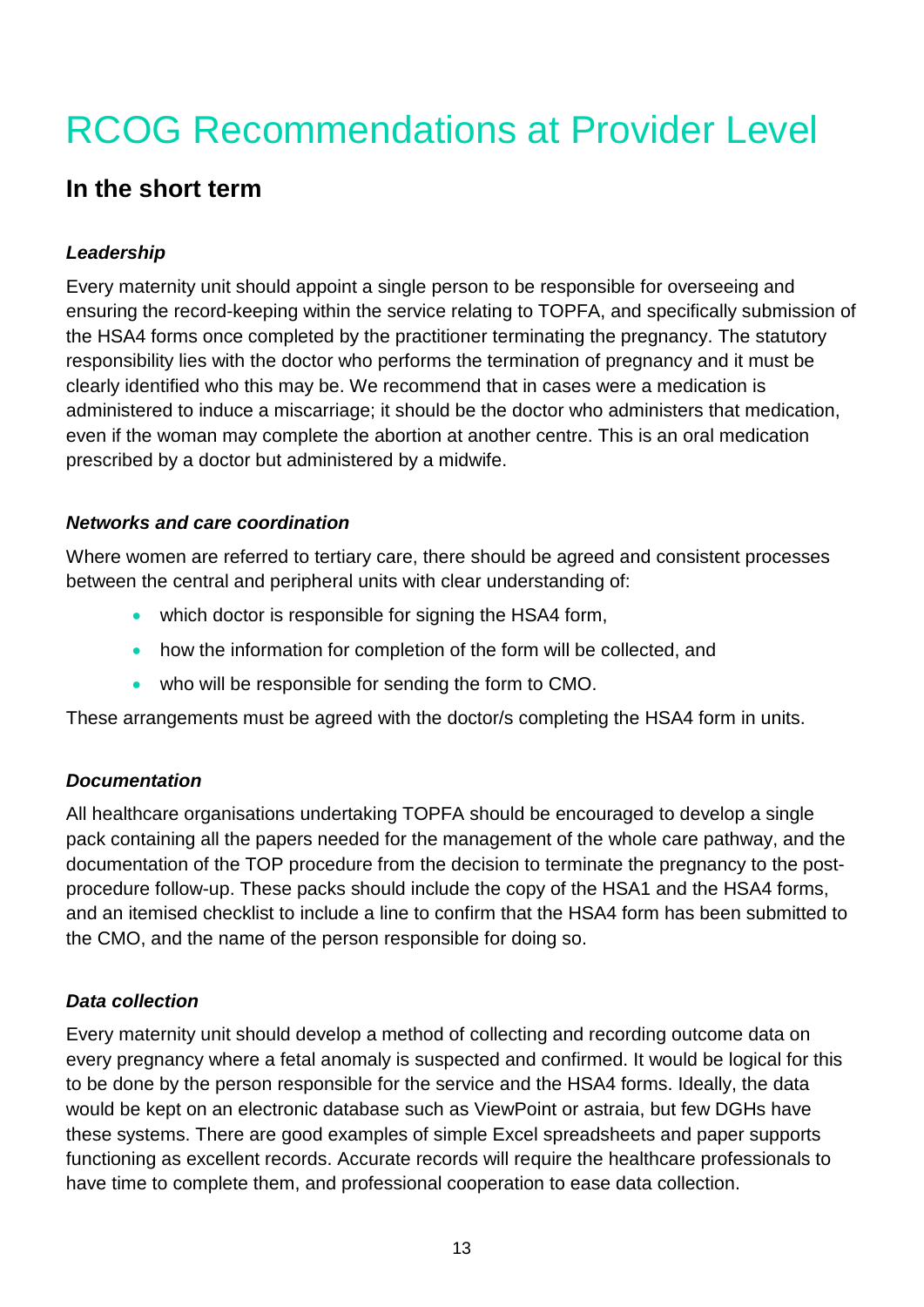#### *Annual audit*

Regular audit against specific standards should be carried out in every unit to ensure that the documentation is complete and that the HSA4 notification process is robust. It is possible that the Care Quality Commission (CQC) could include reference to HSA4 compliance in their inspections.

#### *Induction and ongoing mandatory training*

The Head of Midwifery and Clinical Director should be responsible for ensuring that the legal requirements relating to TOP as well as the necessary local processes and system for documentation are included in midwifery and medical staff induction and ongoing mandatory training, so that all healthcare professionals are aware of local arrangements. It is important that staff have an opportunity to state if they have a conscientious objection to being involved in abortion work. The education programs should include reference to the DH guidelines for completion of the HSA1 and HSA4 forms. Medical trainees should be made aware of the existing RCOG continuing professional development resources (StratOG).

#### **In the long term**

#### *Skills and Competencies*

Regular training and ongoing support for all aspects of antenatal screening (trisomy 21 and fetal anomaly ultrasound screening) for screening coordinators is needed.

#### *Data collection*

Hospitals should consider including a 'default' field or drop-down box on local hospital IT systems, or perhaps on the delivery or discharge summaries, to record and confirm completion of HSA1 and HSA4 forms. This should be possible on commonly used systems such as Meditech, Euroking etc. There could also be an additional field included on the ViewPoint and astraia databases as drop- down boxes.

#### *Communication and data sharing*

Increasing sophistication of electronic communication by secure email should enable confidence in data sharing between units to check on HSA4 completion/submission, where there are confirmed referral pathways and shared care between secondary and tertiary care.

Solutions need to be found to enable Fetal Medicine Units to retrieve pregnancy outcome data from the woman's booking (referring) hospital in order to assess the quality and effectiveness of the TOP documentation process.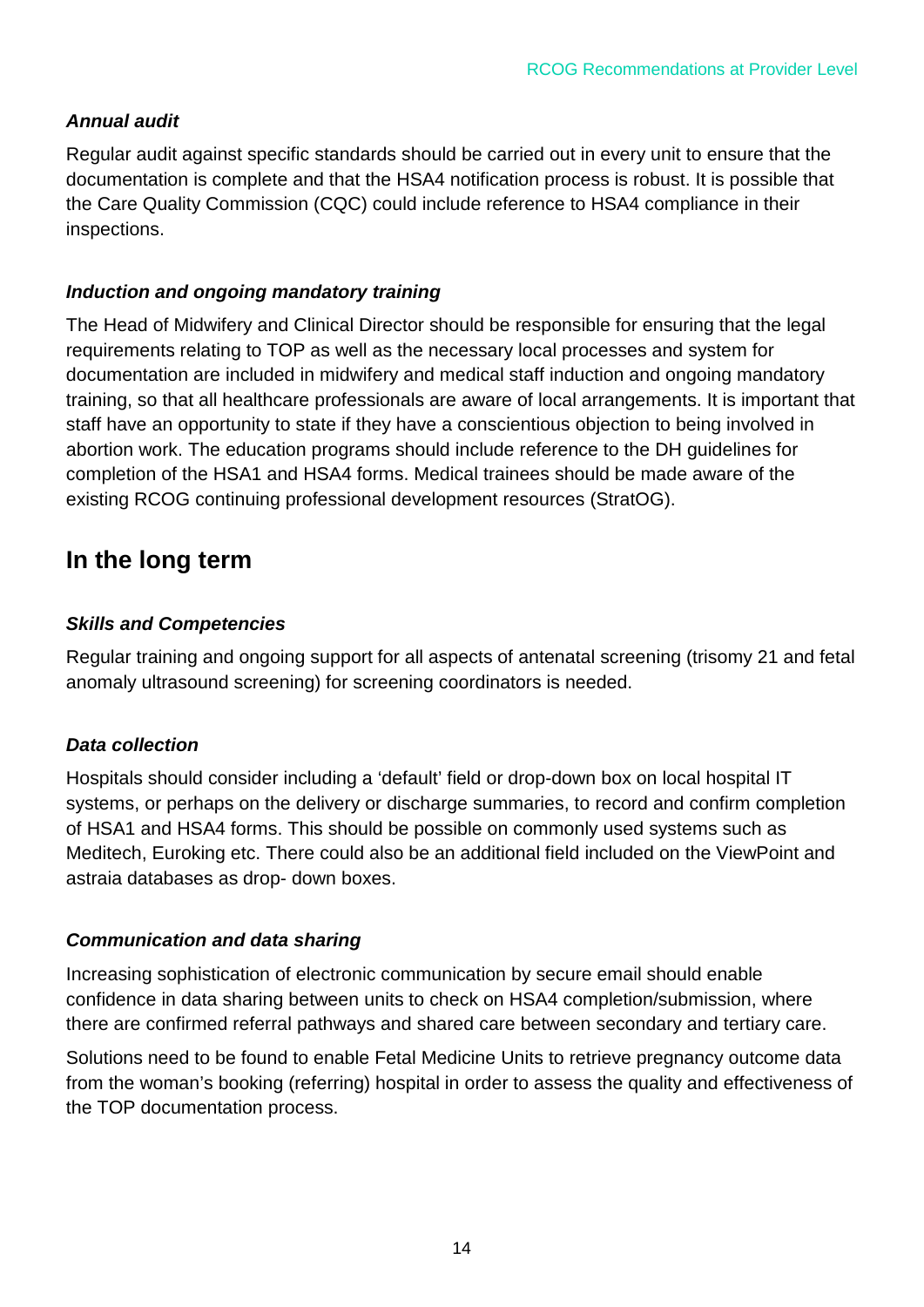### RCOG Recommendations for the Department of Health

#### **In the short term**

#### *Guidance on completion of forms*

The guidance is not easy to find for those who are unfamiliar with the Government website. The DH should look at ways to increase knowledge of the legal requirements and procedures surrounding abortion. The knowledge needs to get to the healthcare professionals managing the women and involved in the whole care pathway. This should be through communication with healthcare organisations who have the responsibility for submitting the data, but also through professional bodies such as: RCOG; Royal College of Midwives (RCM); the Heads of Midwifery; Local Supervisory Authority (LSA) Midwifery Officers; Lead Midwives for Education (LME); Royal College of Nursing (RCN); Royal College of Paediatrics and Child Health (RCPCH); Royal College of General Practitioners (RCGP); Royal College of Radiologists (RCR); British Maternal and Fetal Medicine Society (BMFMS).

#### *Clarity of legal requirements*

The DH should review the guidance to ensure absolute clarity about:

- which doctor signs the HSA4 form
- when it should be signed
- when it should be submitted.

#### *Audit*

The DH should develop (or ask the RCOG to develop) a template to be made available to healthcare organisations to aid audit of compliance with TOP notification. This template could be a requirement for CQC inspections.

#### *Patient information*

DH should develop, with the help of professional and user groups, appropriate wording for information leaflets for use or adapting locally, to ensure that women are informed of the fact that details of their abortion will be sent to the CMO. The information leaflets should be designed to cause minimal anxiety.

There should be clarity on data protection and data sharing on outcomes.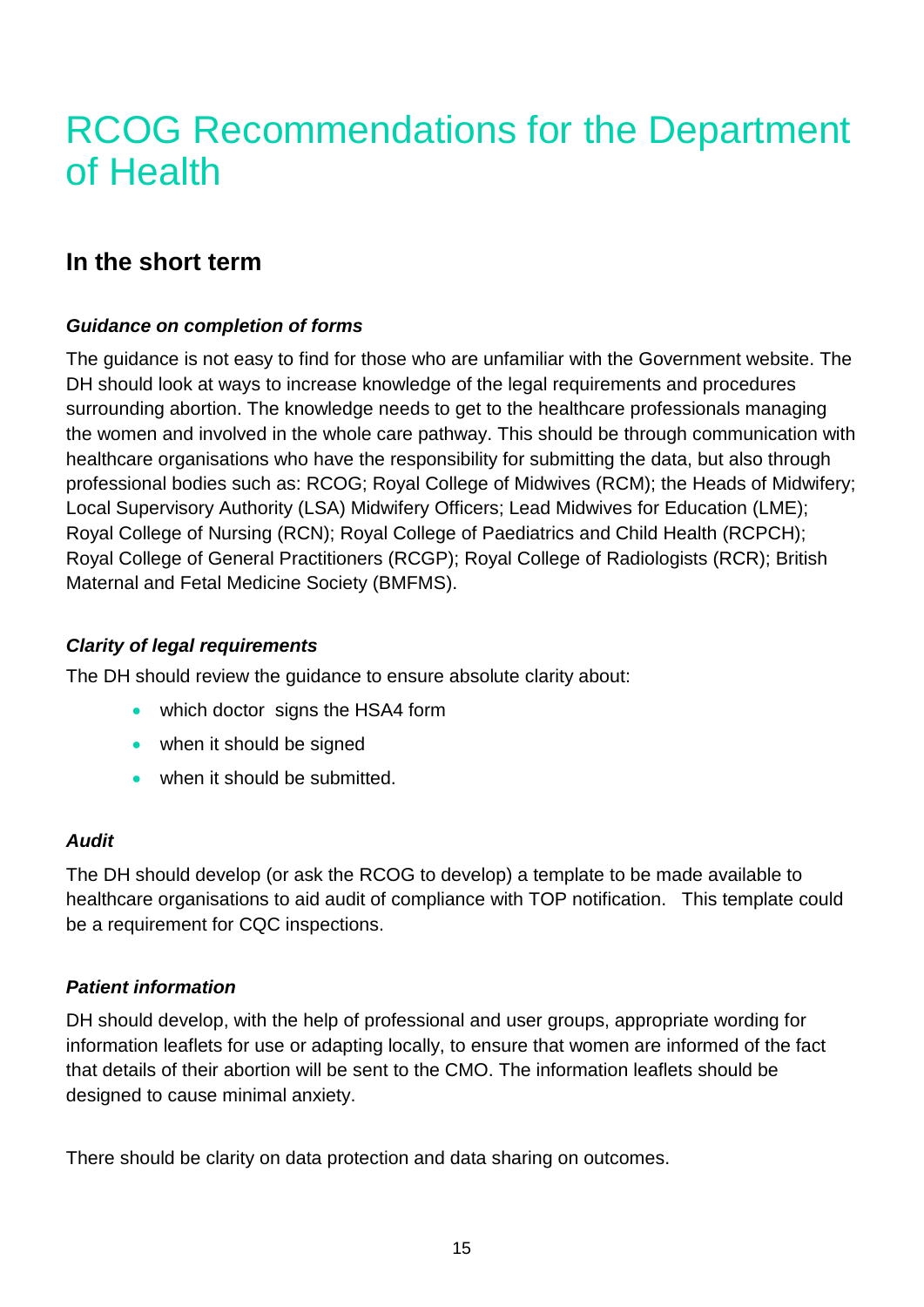DH should provide reassurance on the requirements of the Data Protection Act to enable outcome data to be shared where the woman has been treated on more than one site.

#### **In the medium term**

#### *Buy-in and awareness*

The clinicians responsible for the data submission are largely unaware of how the data are used and why it is important. A feedback mechanism would help to make the health care professional feel involved and valued, and to have ownership of their contribution. Consistently the clinicians involved requested that there should be some way for the DH to acknowledge receipt of the forms, even if this was a report of the number of HSA4 forms submitted each month.

#### *System change*

The development of combined HSA1 and HSA4 forms should be explored (perhaps having the HSA1 in duplicate on the front of the HSA4) so that when the HSA1 is signed, one copy can be forwarded directly to the CMO. In this way, the intention to terminate a pregnancy would be registered with the DH, who could then have a method to follow-up and chase the HSA4 forms.

Clinicians also thought it should be possible to use a secure email system (similar to nhs.net) to submit complete details on the HSA1 forms and then confirmatory submission with additional details and signature required for the HSA4 form. This would mean that the patient is registered when the HSA1 form is signed, and then automatically linked to the HSA4 form electronically.

### **In the long term**

#### *National Congenital Anomaly Register*

Inconsistency and poor reporting could be resolved if there was a national Congenital Anomaly Register.

It is imperative that when the National Register is developed, there is coordination to ensure that a single data input provides all the required national data. If organised efficiently, the information regarding TOPFA could be extracted centrally from the register rather than requiring separate registration from the provider. Implementation of this recommendation would require a change to legislation.

#### *Electronic data collection*

Coordination is required in order to ensure that electronic systems are developed so that data can be sent to CARs from Viewpoint/astraia systems. Sharing of experience and knowledge in this area will be efficient, and save time and resources.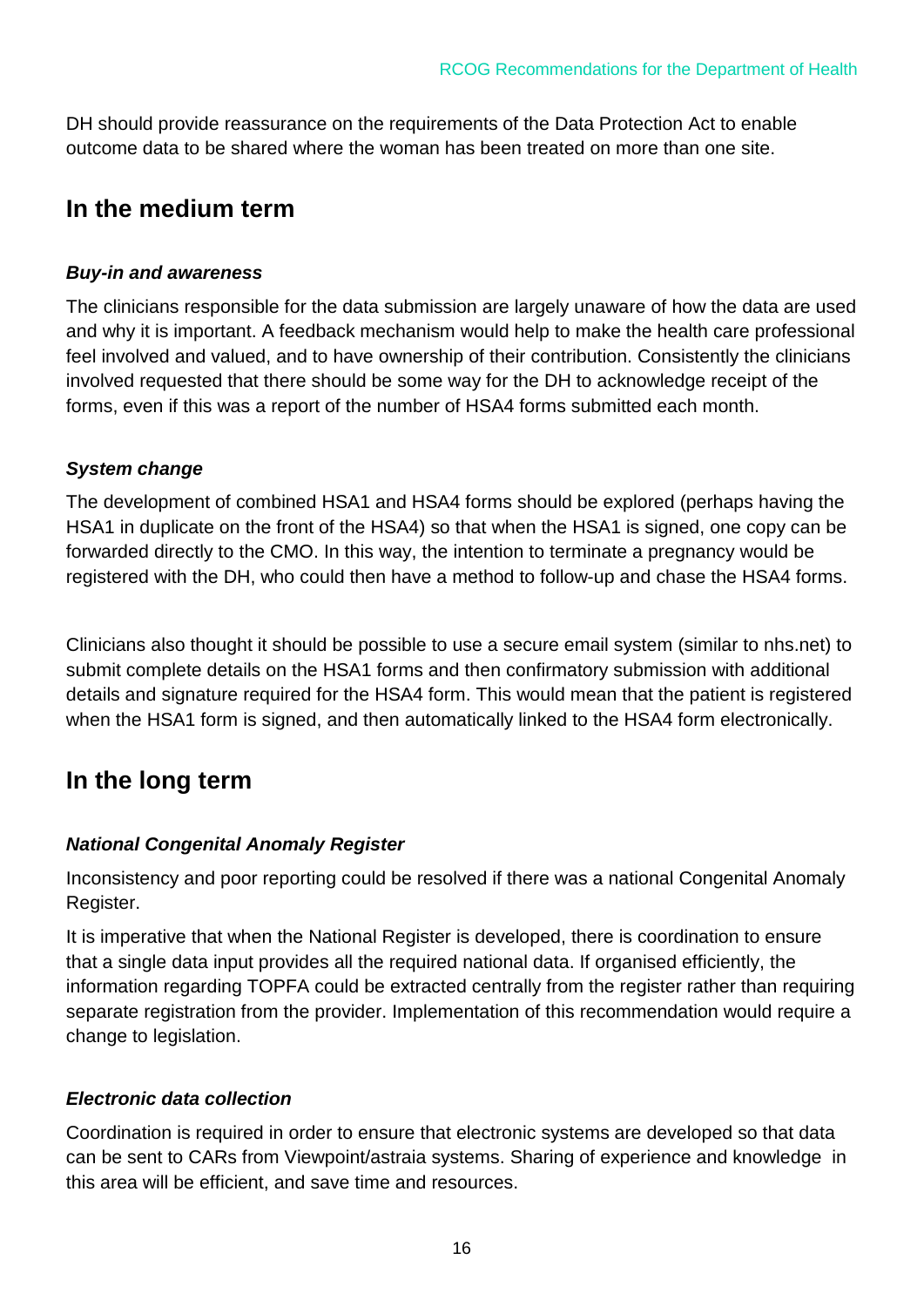### Appendix A

#### *Table a) All abortions notified to DH, 2012*

| Region               | <b>Total missing</b><br>forms | %              | Total all<br>abortions | %              |
|----------------------|-------------------------------|----------------|------------------------|----------------|
|                      |                               |                |                        |                |
| East                 | 48                            | 10             | 16,033                 | 9              |
| <b>East Midlands</b> | 27                            | 5              | 11,778                 | 6              |
| London               | 128                           | 26             | 45,311                 | 24             |
| North East           | 16                            | $\overline{3}$ | 6,846                  | 4              |
| North West           | 41                            | 8              | 24,446                 | 13             |
| South East           | 83                            | 17             | 25,326                 | 14             |
| South West           | 56                            | 11             | 12,513                 | $\overline{7}$ |
| <b>West Midlands</b> | 34                            | 7              | 19,661                 | 11             |
| Yorkshire and the    |                               |                |                        |                |
| Humber               | 34                            | 7              | 14,566                 | 8              |
| Wales                | 28                            | 6              | 8,642                  | 5              |
| not known            | 3                             |                |                        |                |
| <b>Grand Total</b>   | 498                           | 100            | 185,122                | 100            |

Number and proportion of NDSCR TOPS with unmatched DH record by region compared to all abortions, 2012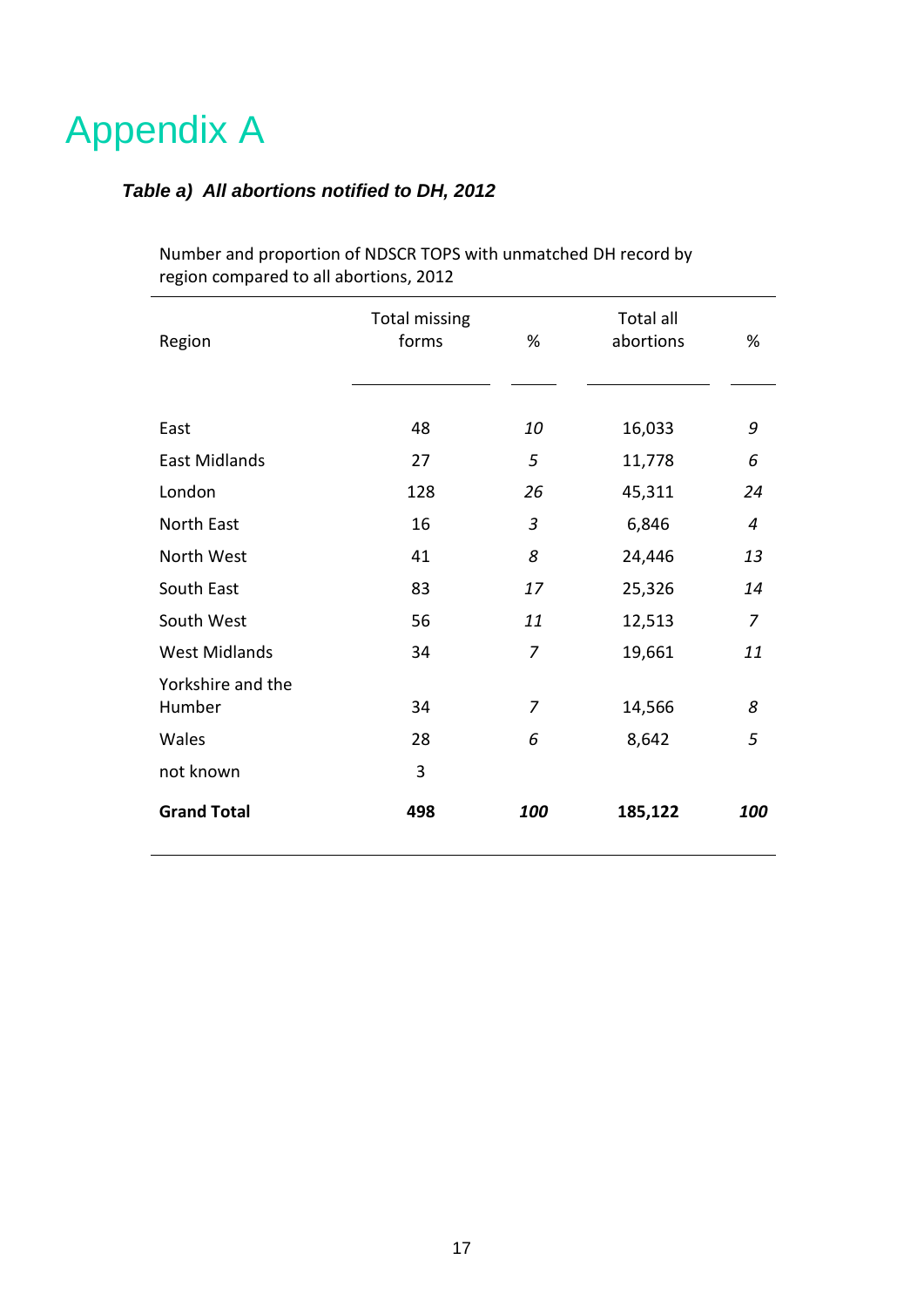#### *Table b) All abortions of 12+ weeks gestation notified to DH, 2012*

Number and proportion of NDSCR TOPS with unmatched DH record by gestation, compared with all abortions, 2012

| Gestation          | Unmatched<br>forms | %   | <b>Total all</b><br>abortions | %                 |
|--------------------|--------------------|-----|-------------------------------|-------------------|
|                    |                    |     |                               |                   |
| 12 weeks           | 16                 | 4   | 5,529                         | 25                |
| 13 to 19           | 329                | 84  | 13,814                        | 62                |
| 20 to 23           | 35                 | 9   | 2,700                         | 12                |
| 24 and over        | 11                 | 3   | 160                           | 1                 |
| not known          | 107                |     | 0                             |                   |
| <b>Grand Total</b> | 498                | 100 | 22,203                        | <i><b>100</b></i> |